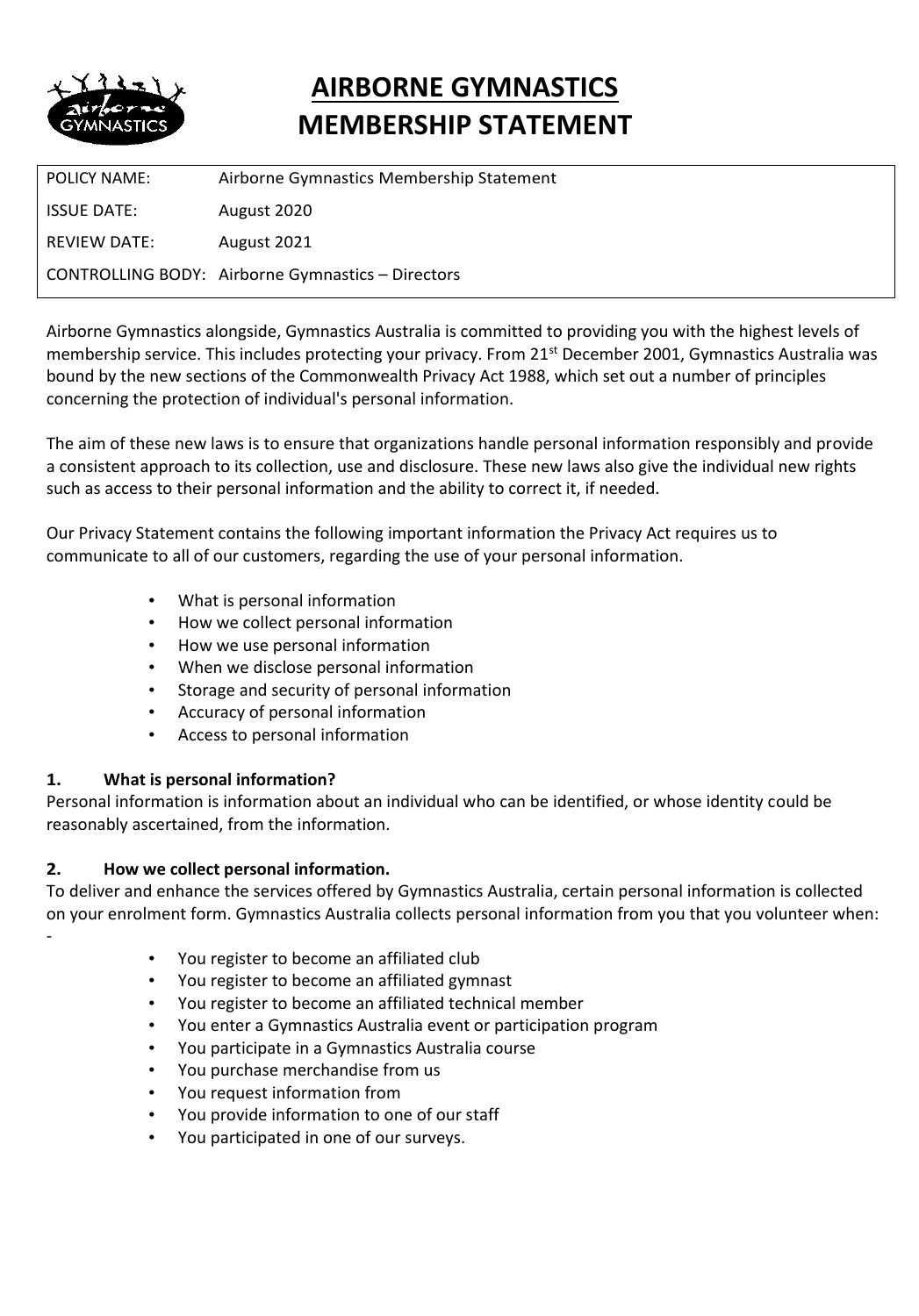# **3. How we use personal information**

We will only collect information that is necessary for us to carry out our primary purpose of providing services relating to:- membership , education, events & merchandise.

Your personal information may be used in order to:-

- Provide the services you require.
- Internal accounting and administration
- Regulatory reporting and compliance
- Helping us to identify and inform you about other products or servicesthat may be of benefit to you.

If we send you any information about services or products you do not require, or you do not want us to disclose personal information to any other organization (including related organizations) you can advise us accordingly by writing to our Membership Officer.

If you do not advise us otherwise, you confirm agreement on your own behalf and/or on behalf of others you represent.

If you choose not to provide personal information, we may not be able to provide you with the services you require, or the level of service on which we pride ourselves.

#### **4. When we disclose personal information**

We disclose personal information to other organizations that we believe is necessary to assist in providing our services.

The organizations to which we disclose information include"-

- Outsourced service providers who manage the services we provide to you, including:-
	- \* Insurers
	- \* Sport Education Section (ASC)
- Our professional advisors, including our accountants, auditors and lawyers.
- Government and regulatory authorities and other organizations, as required or authorised by Law.

We limit the use and disclosure of any personal information provided by us to such organizations for the specific purpose for which we supplied it.

When you provide us with personal information about other individuals , we rely on you to have made them aware that you will or may provide their information to us, the purposes we use it for, the types of third parties we dis close it to and how they can access it. This is extremely important for Club owners providing the personal information of their members.